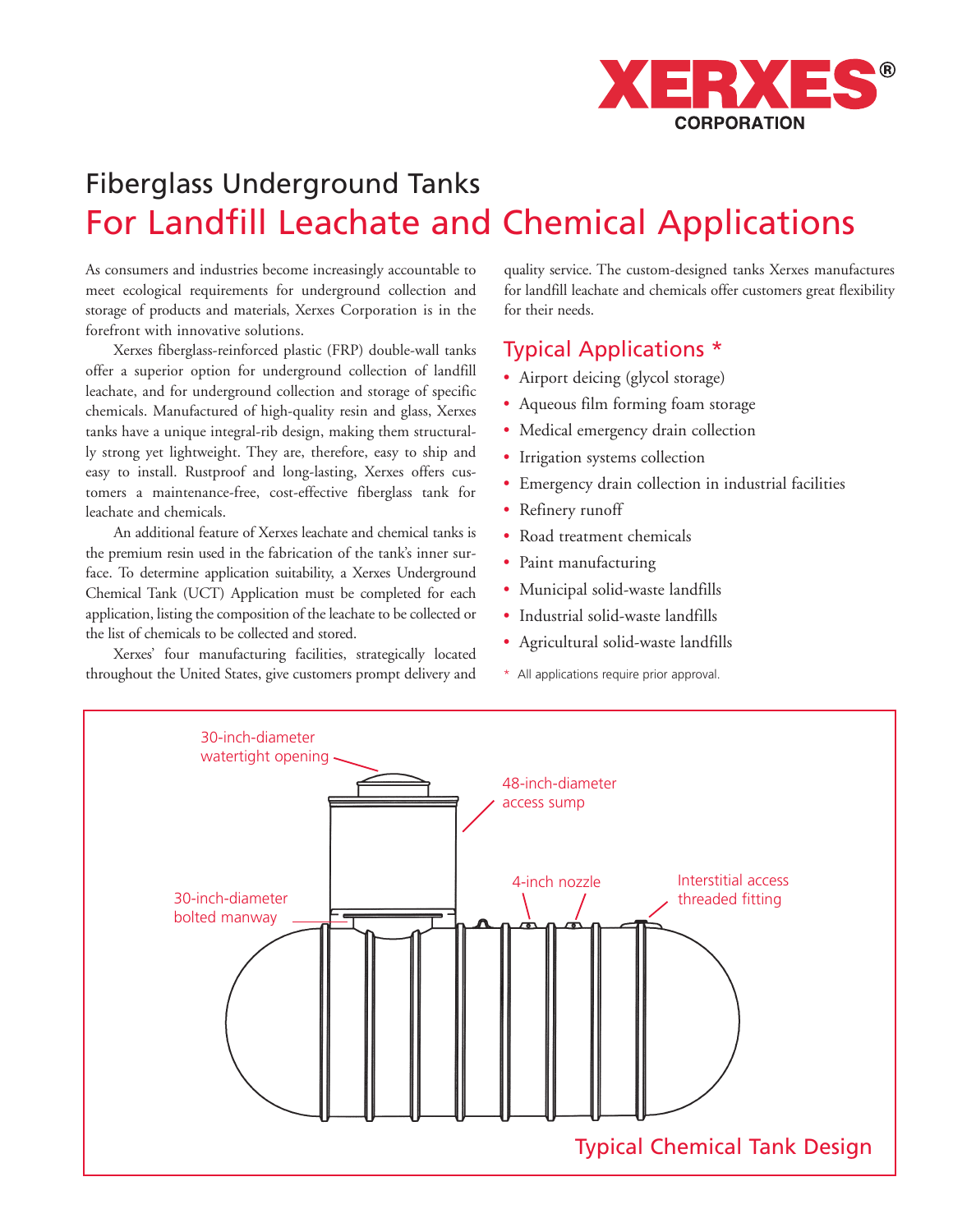# Features

- Premium resin used for tank's inner surface
- Rustproof, long-lasting fiberglass
- Integral-rib design for added strength and robustness
- Easy to ship and easy to install
- Testable onsite and underground
- Manufactured to applicable requirements of UL 1316
- Gauge plates under all openings
- Able to be reinstalled after recertification
- Double-wall and triple-wall models
- 600-gallon to 40,000-gallon sizes

# Optional Accessories

- 30"- and 36"-diameter manways (22"-diameter is standard)
- Manway extensions (various lengths)
- Fiberglass manway covers
- Stainless-steel manway bolting hardware
- Flanged and gusseted nozzles
- Ladders (FRP or aluminum)
- FRP hold-down straps
- Pump platforms
- FRP fill tubes
- Reinforced-concrete deadmen

# Guide Specifications Double-Wall FRP Tank for Landfill Leachate or Chemical Use

# Short Form:

The contractor shall provide double-wall fiberglass-reinforced plastic (FRP) underground storage tank as shown on the drawings. The tank size, fittings and accessories shall be as shown on the drawings. The fiberglass tank shall be manufactured by Xerxes Corporation.

Tank shall be tested and installed according to the Xerxes Installation Manual and Operating Guidelines for Single-Wall and Double-Wall Fiberglass Underground Storage Tanks in effect at time of installation.

## Long Form:

### Part I: General

- 1.01 Quality Assurance
- A. Acceptable Manufacturer: Xerxes Corporation
- B. Governing Standards, as applicable:
- 1. Manufacturer shall be able to provide documentation that the tank has been built to the applicable requirements of Underwriters Laboratories Standard UL 1316.
- 2. Tank manufacturer shall be in the business of manufacturing tanks to UL 1316 standards.

# Part II: Products

2.01 Double-Wall Fiberglass Reinforced Plastic (FRP) Underground Storage Tanks

# A Loading Conditions –Tank shall meet the following design criteria:

- 1. Internal Load: Tank shall withstand a 5-psig air-pressure test with 5:1 safety factor. Installer shall test each tank for leakage prior to installation. Maximum test pressure is 5 psig.
- 2. Vacuum Test: To verify structural integrity, each tank shall be vacuum tested by the manufacturer at the factory to 11.5 inches of mercury.
- 3. Surface Loads: Tank shall withstand surface H-20 axle loads when properly installed according to manufacturer's current Installation Manual and Operating Guidelines.
- 4. External Hydrostatic Pressure and Burial Depth: Tank shall be capable of being buried in ground with 7 feet of overburden over the top of the tank, the hole fully flooded and a safety factor of 5:1 against general buckling.
- 5. Tank shall support accessory equipment such as drop tubes, submersible pumps and ladders – as shown on tank drawings and when installed according to tank manufacturer's recommendations. B. Product Storage:

1. Tank shall be capable of storing leachate or chemicals with specific gravity up to 1.1.

### 2. Tank shall be vented to atmospheric pressure.

- C. Materials:
- 1. Tank shall be manufactured of 100% resin and glass-fiber reinforcement. No sand fillers.
- 2. Premium resin shall be used in fabricating the inner surface of all landfill leachate and chemical tanks.
- D. Tank Dimensions (Refer to Xerxes literature on gallonage):
- 1. Tank shall have nominal capacity of \_\_\_\_\_\_\_ gallons.
- 2. Tank shall have nominal outside diameter of \_\_\_\_\_ feet.
- E. Service Conditions and Requirements:
- 1. For each landfill leachate tank, a Xerxes Underground Chemical Tank (UCT) Application form, which shall include the composition of landfill leachate to be collected in the tank, shall be completed and submitted to Xerxes for approval prior to manufacturing.
- 2. For each chemical tank, a Xerxes Underground Chemical Tank (UCT) Application form, which shall include the list of chemical products to be stored in the tank, shall be completed and submitted to Xerxes for approval prior to manufacturing.
- 3. Approval for each application of the tank, any limitations on use and any design considerations shall be provided by Xerxes.
- 4. When approved, the completed form is returned to the customer and becomes "Exhibit A" of the Xerxes Limited Warranty for Underground Chemical Tanks.
- F. Interstitial Space:
- 1. Tank shall have a space between the primary and secondary walls to allow for the free flow and containment of leaked product from the primary tank. The space also allows the insertion of a monitoring device through a monitoring fitting.

### 2.02 Accessories

- A. Optional Hydrostatic Leak Monitoring System:
- 1. The tank manufacturer shall offer the option of a continuously monitored, hydrostatic head-pressure, leak-detection system, to include an interstice factory-filled with monitoring fluid, and a fiberglass reservoir mounted directly on top of the tank to provide for continuous monitoring of the fluid level.
- 2. The leak-monitoring system shall be designed by the manufacturer to detect a leak in either the primary or secondary tank, at installations with or without groundwater.
- 3. The hydrostatic monitoring system shall be UL third-party verified and shall meet EPA criteria for tank-tightness testing through the use of TRUCHEK®. (For further information, refer to the Xerxes document on TRUCHEK®.)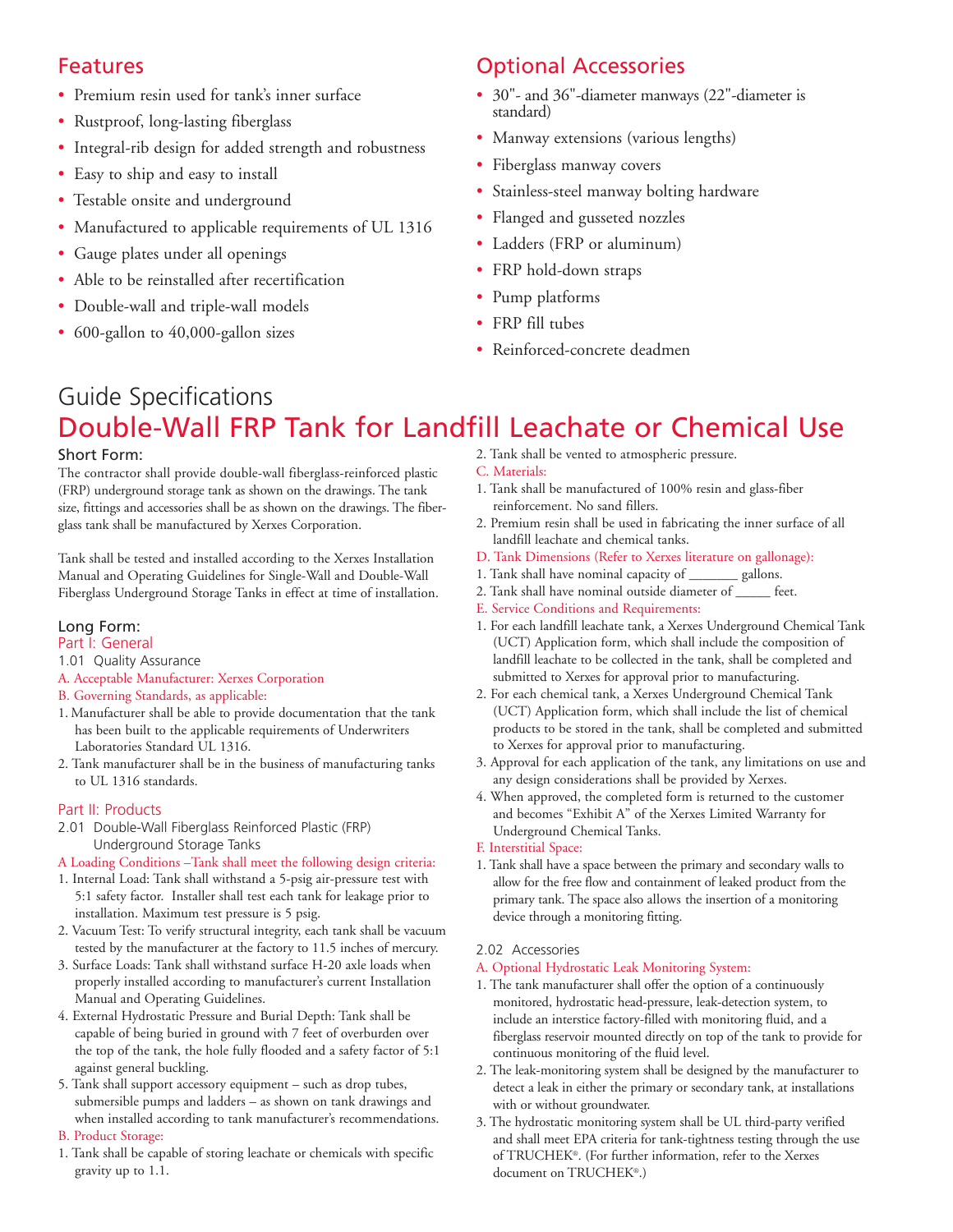### B. Optional Anchor Straps:

- 1. Straps shall be FRP anchor straps as supplied by tank manufacturer.
- 2. Number and location of straps shall be specified in current literature by tank manufacturer.
- C. Manways:
- 1. All tanks for leachate or chemical use shall require at least one manway.
- 2. All manways shall be flanged and 22-inch-diameter, complete with UL-listed cover, gasket and hardware. (30-inch- and 36-inchdiameter manways are also available.)
- 3. Location is shown on tank drawings.
- 4. Optional manway extensions shall be FRP.
- D. Gauge Plates:
- 1. Gauge plates shall be installed under each fitting and manway opening.
- E. Optional Ladders:
- 1. Ladders shall be the standard ladder as supplied by tank manufacturer.
- 2. Ladder material (fiberglass or aluminum) shall be as shown on tank drawings.
- F. Internal Optional Pump Platform:
- 1. Contact tank manufacturer with pump details.
- G. Fittings:
- 1. All fittings shall be located along the top centerline of the tank. Bottom drain and tangential nozzles are not allowed.
- 2. All standard NPT threaded fittings shall be constructed of carbon steel.
- 3. All standard NPT threaded fittings shall be half-couplings, and of 2-

inch, 4-inch or 6-inch diameter. Reducers are to be used for smaller sizes where shown and provided by contractor.

- 4. All NPT fittings shall withstand a minimum of 150 foot-pounds of torque and 1,000 foot-pounds of bending, both with a 2:1 safety factor.
- 5. All optional FRP nozzles shall be flat-faced, flanged and gusseted, and shall be available in 2-inch, 4-inch, 6-inch and 8-inch diameters.
- 6. All optional FRP nozzles shall conform to ANSI B16.5 150-pound bolting pattern.
- 7. Each interstitial space monitor fitting shall consist of a 4-inch NPT fitting on the secondary tank.

### Part III: Testing and Installation

- 3.01 Testing
- A. Tank shall be tested according to the Xerxes Installation Manual and Operating Guidelines for Single-Wall and Double-Wall Fiberglass Underground Storage Tanks in effect at time of installation.
- 3.02 Installation
- A. Tank shall be installed according to the Xerxes Installation Manual and Operating Guidelines for Single-Wall and Double-Wall Fiberglass Underground Storage Tanks in effect at time of installation
- B. Contractor shall be trained by the tank manufacturer, the state or other approved agency.

### Part IV: Warranty

- 4.01 Warranty
- A. Warranty shall be manufacturer's standard limited warranty for underground chemical tanks in effect at time of purchase.

# Double-Wall Tank Chart

| <b>Nominal Diameter</b> | <b>Nominal Capacity</b><br>(gallons) | <b>Actual Length</b> | Nominal Weight (pounds) * |                    |
|-------------------------|--------------------------------------|----------------------|---------------------------|--------------------|
|                         |                                      |                      | Dry                       | w/Monitoring Fluid |
| $4^{\prime}$            | 600                                  | $7' - 3$ $1/2''$     | 800                       | 1,000              |
| 4'                      | 1,000                                | $11' - 71/2''$       | 1,100                     | 1,400              |
| 6'                      | 2,500                                | $13' - 53/4''$       | 1,800                     | 2,400              |
| 6'                      | 3,000                                | $16' - 4$ $1/4''$    | 2,100                     | 2,800              |
| 6'                      | 4,000                                | $20' - 8''$          | 2,500                     | 3,500              |
| 6'                      | 5,000                                | $26' - 5''$          | 3,100                     | 4,300              |
| 6'                      | 6,000                                | 30'-8 3/4"           | 3,600                     | 4,900              |
| 8'                      | 4,000                                | $15' - 1/2''$        | 2,200                     | 3,100              |
| 8'                      | 5,000                                | $17' - 8$ $1/2$ "    | 2,600                     | 3,700              |
| 8'                      | 6,000                                | 20'-6 1/2"           | 2,900                     | 4,300              |
| 8'                      | 8,000                                | $26' - 1/2''$        | 3,600                     | 5,400              |
| 8'                      | 10,000                               | $31' - 6$ $1/2$ "    | 4,300                     | 6,600              |
| 8'                      | 12,000                               | $37' - 1/2''$        | 5,000                     | 7,700              |
| 8'                      | 15,000                               | $46' - 9''$          | 6,400                     | 9,800              |
| 10'                     | 10,000                               | $21' - 51/4''$       | 4,500                     | 6,200              |
| 10'                     | 12,000                               | $24' - 1/4''$        | 5,000                     | 7,000              |
| 10'                     | 15,000                               | 29'-5 3/4"           | 6,100                     | 8,600              |
| 10'                     | 20,000                               | 37'-8 3/4"           | 7,700                     | 11,000             |
| 10'                     | 25,000                               | 47'-6 3/4"           | 10,000                    | 14,300             |
| 10'                     | 30,000                               | 55'-9 3/4"           | 11,900                    | 17,000             |
| 10'                     | 35,000                               | $64' - 3/4''$        | 13,600                    | 19,600             |
| 10'                     | 40,000                               | 73'-8 1/4"           | 16,000                    | 23,000             |

\* Adding accessories to the tank may increase the tank weight.